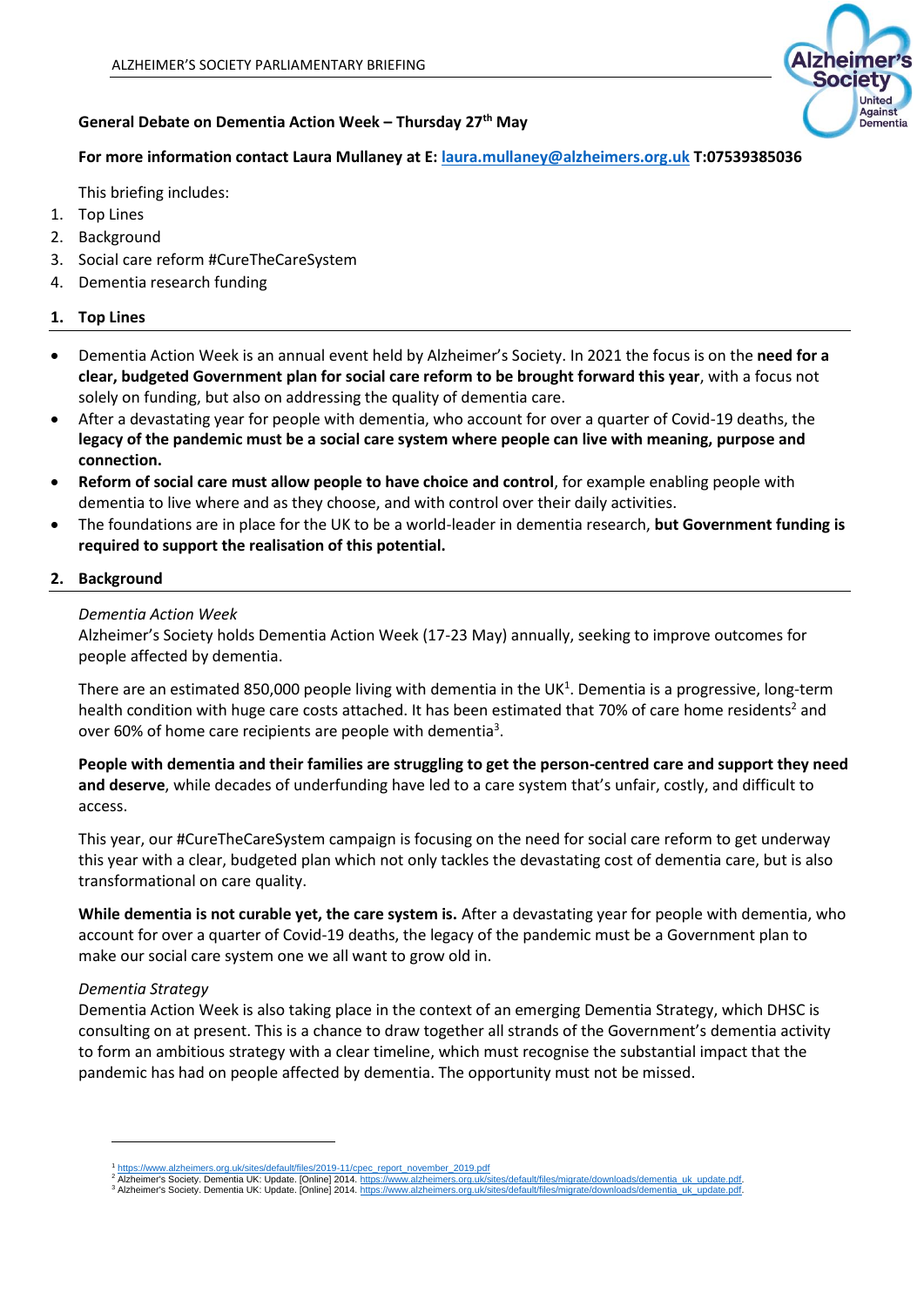### **3. Social care reform #CuretheCareSystem**

# *Impact of Covid-19*

**People with dementia have been worst-hit by the pandemic, accounting for over a quarter of all Covid-19 deaths**. <sup>4</sup> Tens of thousands more have seen their condition deteriorate at an increased pace than would otherwise be the case over the last 12 months due to limited support and social isolation brought on by repeated lockdowns. We know carers are exhausted, too, as a group which has provided millions of hours more care during the pandemic, in the absence of respite provision. 40% of carers have spent over 100 hours a week caring for people with dementia<sup>5</sup>.

mer **ociety** United Against Dementia

# *Long-term reform*

**During his first speech as Prime Minister, Boris Johnson made a hugely welcome commitment to 'fix the crisis in social care once and for all,**' citing 'a clear plan we have prepared to give every older person the dignity and security they deserve.' We welcome the renewed pledge made by Lord Bethell on  $17<sup>th</sup>$  May to "sustainable improvement of the adult care system" with proposals to be brought forward in 2021.

**The central principle of social care must be that it focuses on what matters to people** while **acknowledging the importance of care that offers people choice and control**; that supports the individual with choosing and setting their own goals; that recognises the importance of relationships to health and wellbeing; and that improves people's experiences of 'living well,' grounded in research.

**The right care and support services can make a huge difference for people with dementia and their families.** Direct personal care can help with washing, dressing, laundry and meals; extra support helps people with dementia carry on doing activities they love and spending more quality time with the people who matter most in their lives; respite breaks for family carers give them time to recharge and look after their own wellbeing.     

Our 'A Future for Personalised Care' paper set out what 'good looks like' for social care for people affected by dementia – highlighting **the need to focus on building and maintaining their relationships and connection to their community, setting their own goals for what matters to them, and having choice and control over personalised care, so that people affected by dementia can best manage their life with dementia,** and families can spend more time in their most important roles:  that of husbands, wives, sons and daughters.

### *Funding*

The Government must provide investment in social care to ensure the 200,000 people with moderate or severe dementia with care needs who receive no formal social care support can access care.A number of feasible solutions to the social care funding have been proposed by think tanks and other organisations. A common theme amongst these suggestions, which Alzheimer's Society supports, is that **risk should be pooled across society**. **This could be implemented through a mix of general taxation and deferred payment on assets;** however, the exact mechanism for delivering this would best be determined by economic experts.

A cap and floor model, such as proposed by the Dilnot Commission in 2011, would limit exposure to extremely high costs by capping lifetime care fees and increasing the 'floor' to enable people to keep more of their assets before paying for care.

Due to the extremely limited funding available to the sector at present, there is little scope for innovative practice and improvement; a dedicated care innovation and improvement fund could support the sector to improve quality and outcomes.

<sup>4</sup> **González, Livingston et al**. Impact and mortality of COVID-19 on people living with dementia: cross-country report. 2020. International Long Term Care Policy Network, Care Policy and Evaluation Centre, London School of Economics, https:// <sup>5</sup>**Alzheimer's Society.** 'Exhausted' family and friends spent 92 million extra hours caring for loved ones with dementia since lockdown. 2020[. https://www.alzheimers.org.uk/news/2020-10-](https://www.alzheimers.org.uk/news/2020-10-05/exhausted-family-and-friends-spent-92-million-extra-hours-caring-loved-ones) 05/exhausted-family-and-friends-spent-92-million-extra-hours-caring-loved-